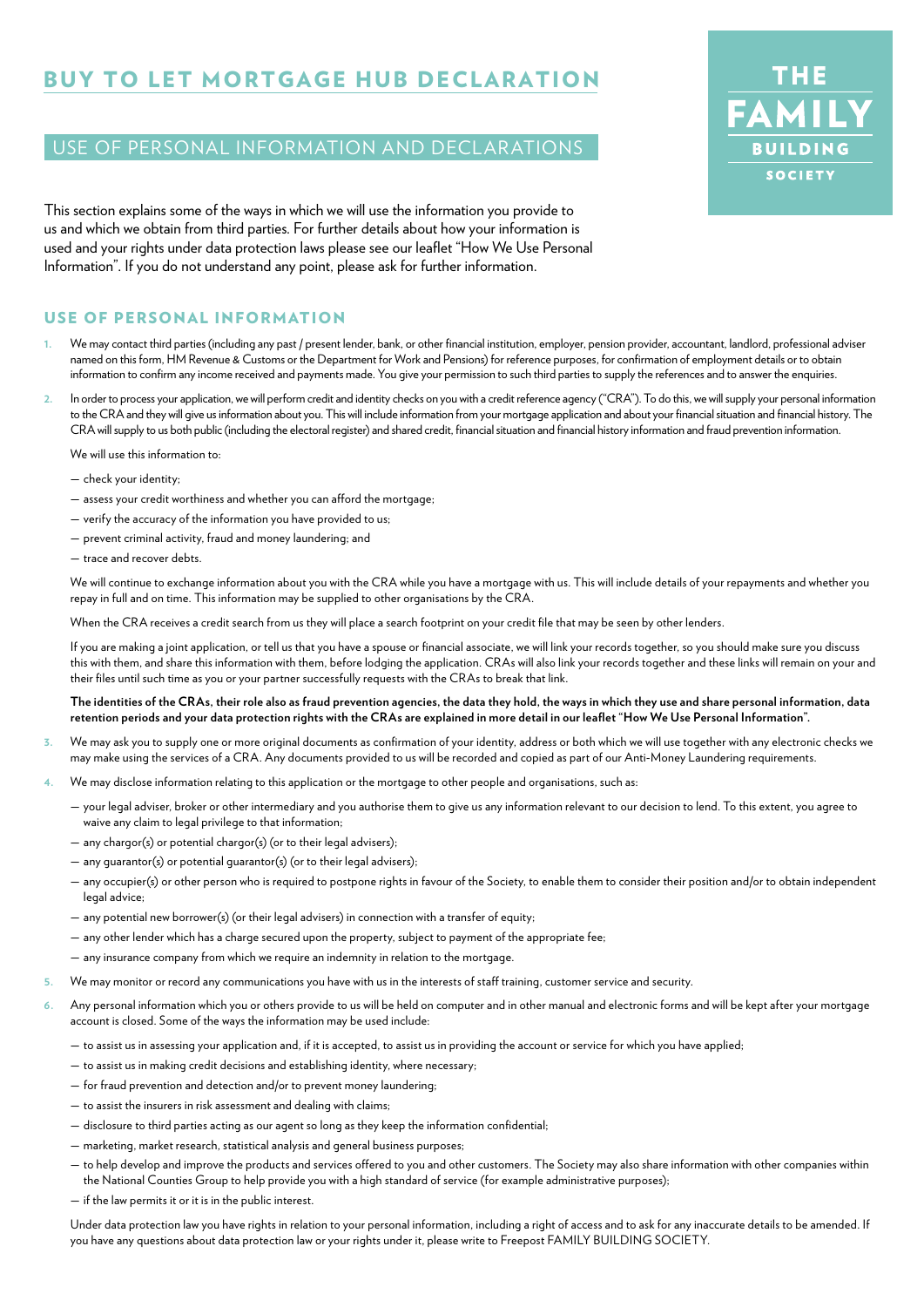# DECLARATIONS AND CONSENTS

For your own protection and benefit, please carefully read the declarations below before signing in the space provided. If you do not understand any point please ask for further information.

I (each of us if more than one is applying) agree that:

#### GENERAL

- **1.** for the purposes of these Declarations, the "Society" includes its successors in title and assigns.
- **2.** I will make good any loss which the Society may suffer by acting in reliance on the information on this form which I confirm is true to the best of my knowledge and belief. I will notify the Society promptly if any of the information on this form changes before the mortgage is completed.
- **3.** the Society will require independent legal advice to be taken by any co-borrower / co-owner of the property or guarantor who will not receive a financial benefit from all or part of the loan.
- **4.** I will not enter into any further borrowing secured on the property prior to or after completion of the mortgage without first advising the Society and obtaining the Society's consent in writing.
- **5.** the Society has the right to decline the application without giving any reasons and without giving any refund of fees or related costs. However, where the application is rejected due to information obtained from a credit reference agency, the Society will notify me of the result of the credit search and the credit reference agency consulted. I understand that valuation fees that have been paid will be refunded if a valuation is cancelled prior to the valuer's visit to the property. In all other cases, the valuation fee will not be refunded, save in exceptional circumstances and at the Society's sole discretion.
- **6.** I will pay to the Society all sums due in respect of Application Fees, Reservation Fees, Product Fees, Arrangement Fees and legal expenses arising out of this application, whether or not any Mortgage Offer is either issued or completed. I understand that the payment of any such fees shall not bind the Society to make any loan.
- **7.** income details will be verified and the Society will not rely on a declaration of affordability made by me.

#### PROPERTY REVIEW

- **8.** I acknowledge that the review of the property undertaken by the Society has been obtained for the Society's purposes and is not a structural survey or detailed report. You recommend that I arrange for a full structural survey or more detailed report which must be obtained independently at my expense.
- **9.** I acknowledge that the review of the property undertaken by the Society is to decide whether the property is suitable security for any loan made and neither the valuer's inspection report, if any, nor any Mortgage Offer will imply that, if I am purchasing, the price paid is reasonable or that the property is properly constructed and of sound materials.
- **10.** the review of the property carried out by the Society is not undertaken either as agent for or by agreement with the organisation used for the review.

### TRANSFER OF MORTGAGE

- **11.** the Society may at any time transfer its interest in some or all of its rights under the mortgage to another financial institution without seeking my specific consent and, following this, my membership rights of the Society will no longer apply.
- **12.** I understand that whilst the transferee of the mortgage would be the person legally entitled to receive payments under any mortgage, such transfer will not affect the policies in relation to the setting of the interest rate and conduct of arrears.
- **13.** my acceptance of any Mortgage Offer will constitute my general consent to the future transfer of the mortgage on the foregoing terms and as may be more particularly set out in the Society's Mortgage Conditions.

#### JOINT BORROWERS

- **14.** we accept that we are individually responsible for the total mortgage debt. (On request, information will be provided to joint applicants in respect of their rights and responsibilities should the relationship end through death, divorce or separation.)
- **15.** as joint borrowers we accept that the first named borrower, being the "First Applicant" on the Society's application form, will be the "Representative Joint Borrower" able to exercise membership rights.

#### HOUSEHOLD INSURANCE

- **16.** I:
	- accept sole responsibility for the choice of insurer, the sum insured, the extent of cover and the financial consequences of any terms, conditions or excesses imposed;
	- will ensure the sum insured is not less than the rebuilding figure given in the valuation report and is index-linked annually;
	- will ensure that the cover provided by the policy includes financial protection against loss or damage to the property for all major insurable perils, including but not restricted to: Fire, Flood, Storm, Theft, Escape of Water, Malicious Damage, Subsidence, Landslip and Heave, and Legal Liability;
	- will either arrange for the interest of the Family Building Society to be noted on the policy or for the policy to be in the joint names of me and Family Building Society;
	- undertake to pay all premiums as they fall due to maintain the policy cover for the life of the mortgage;
	- agree that the Society accepts no responsibility for any loss suffered by me in connection with the insurance of the property, however caused.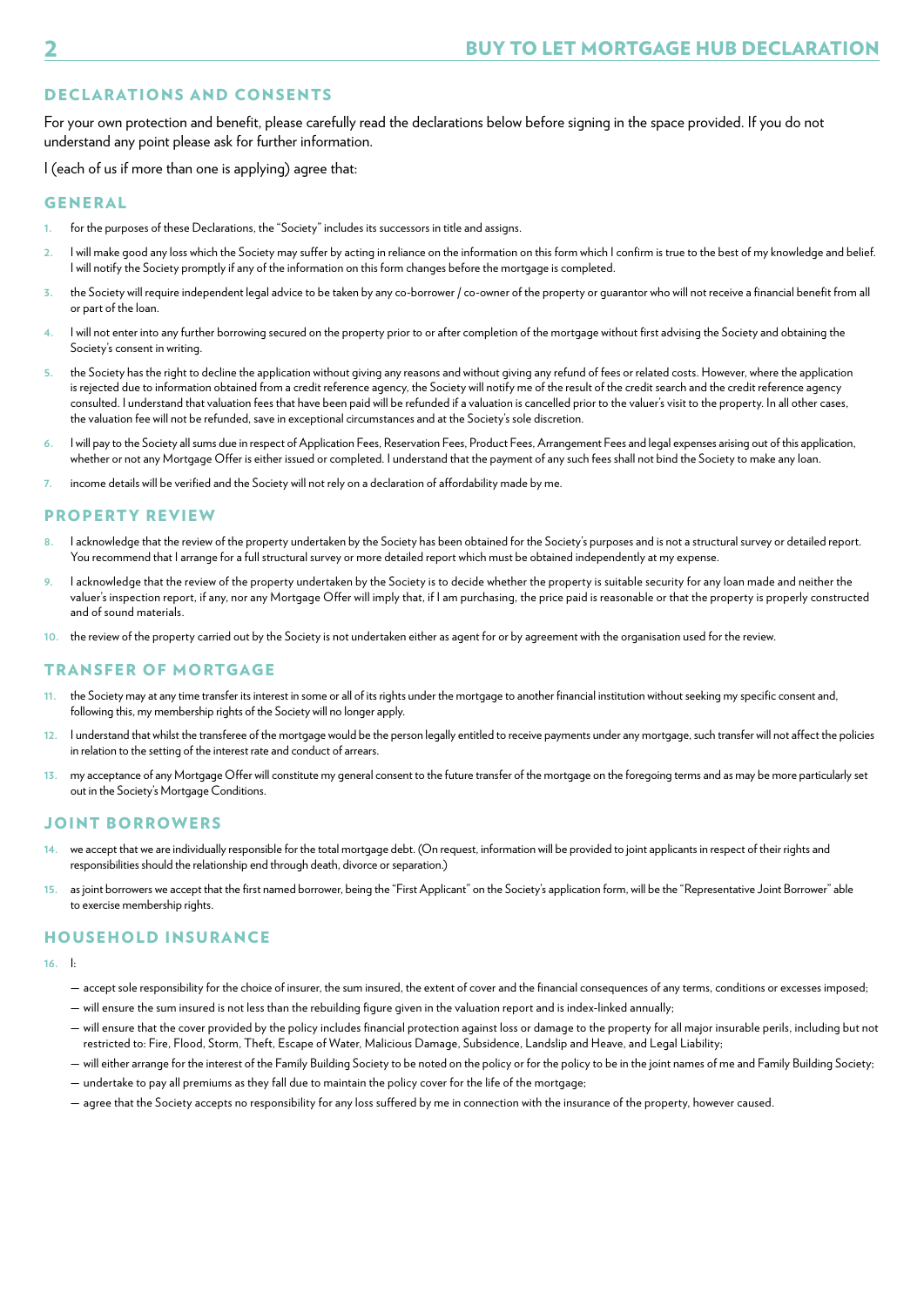### DECLARATIONS AND CONSENTS

#### MARKETING

**17.** We would like to tell you about our products, services, and events and those of our carefully selected partners (a list of which is available on request). We will always treat your personal details with the utmost care and will never share them with other companies for marketing purposes. If you give consent, this will last as long as you have a relationship with us. If you agree to us communicating with you for marketing purposes, please tick the relevant boxes to confirm how we may contact you.

| APPI<br>)NF<br>AN.<br>Post | email | phone | text | WC<br>Post<br>AND. | email | phone | text |  |
|----------------------------|-------|-------|------|--------------------|-------|-------|------|--|
|                            |       |       |      |                    |       |       |      |  |

You can unsubscribe from marketing at any time by writing to: Family Building Society, Ebbisham House, 30 Church Street, Epsom, Surrey, KT17 4NL.

### EXISTING LENDER AUTHORITY

**18.** I authorise and request you to supply to the Family Building Society the information requested by them in the attached enquiry letter and in any subsequent phone or written requests. I / We would be grateful if you would deal with these enquiries promptly.

## I DECLARE AND CONFIRM THAT:

- I am aged 18 or over;
- I am entitled to disclose information about any joint applicant, partner / spouse or other third party named on the application form;
- You can use my personal information as explained in this form and in the leaflet "How We Use Personal Information";
- I have read and agree to the Declarations and Consents;
- I understand that it is an offence to make a false declaration.

| <b>NAME OF FIRST APPLICANT</b> | SIGNED: | DATE: | DD        | <b>MM</b> | <b>YYYY</b> |
|--------------------------------|---------|-------|-----------|-----------|-------------|
| NAME OF SECOND APPLICANT       | SIGNED: | DATE: | <b>DD</b> | <b>MM</b> | <b>YYYY</b> |

#### **THE MORTGAGE WILL BE SECURED ON YOUR PROPERTY.**

**YOUR PROPERTY MAY BE REPOSSESSED IF YOU DO NOT KEEP UP REPAYMENTS ON YOUR MORTGAGE.**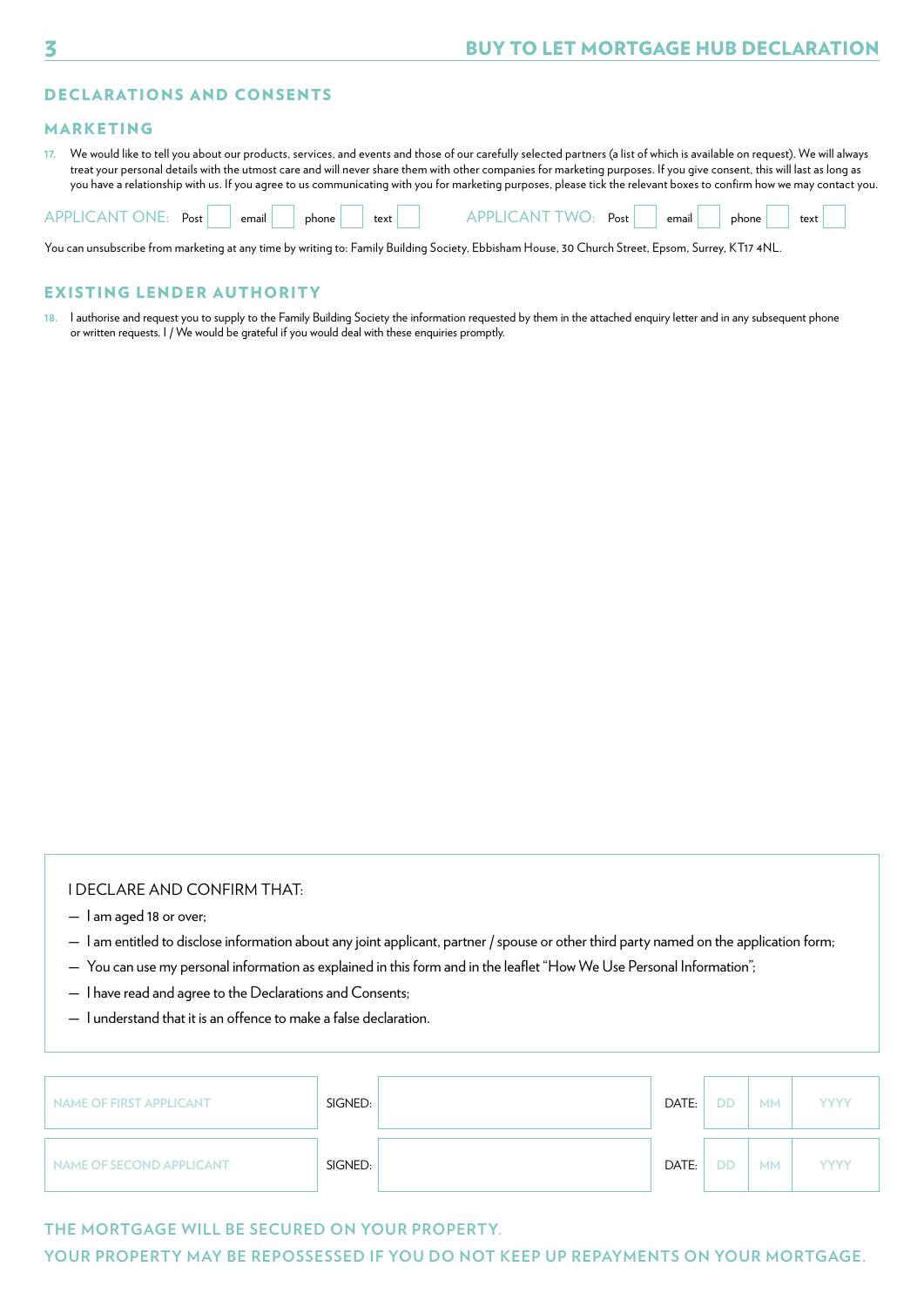This page is left intentionally blank. Please ensure you print and complete the direct debit instructions on page 5.